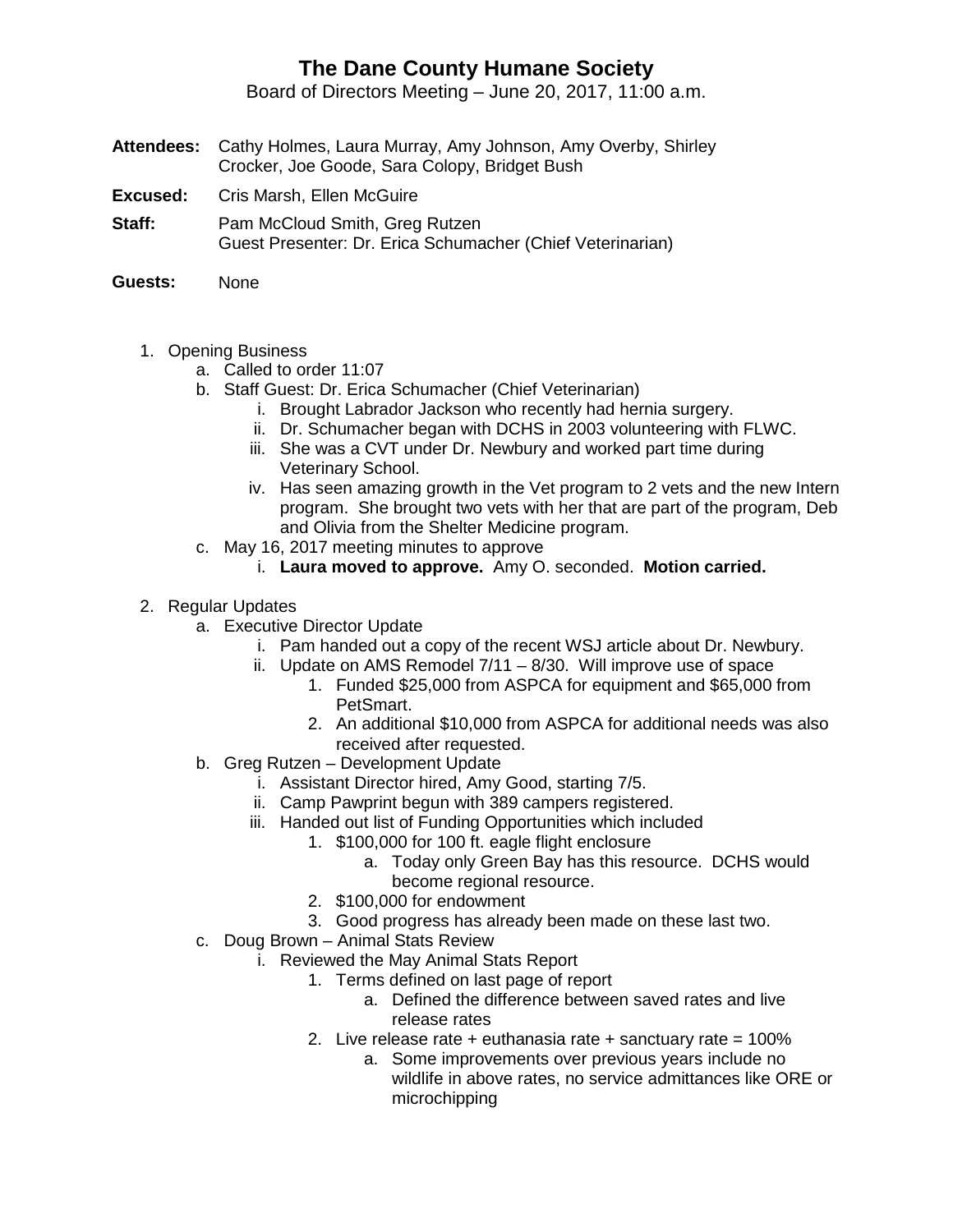## **The Dane County Humane Society**

Board of Directors Meeting – June 20, 2017, 11:00 a.m.

- 3. Achieved a large drop in cat care days
- 4. Discussed euthanasia reasons, detailed in a matrix
	- **a. Doug will send out updated matrix**
	- b. All treatable animals are treated.
	- c. Untreatable animals are only candidates, other solutions may be found if possible.
- d. Financials
	- i. Review of May financial reports shows success progress to date, both in income/expense and cash reserves.
- 3. Old Business
	- a. Nominations to BOD
		- i. Lilly Bickers will attend the July board meeting as a candidate.
			- 1. Decided to offer position expiring in 2020, if Lilly is interested in it.
		- ii. Joe will contact Gillian Carter.
		- iii. Amy Manthey will be possibly September time frame.
		- iv. Laura will contact Joel Davidson
		- v. Shirley will contact Katherine Hill
		- vi. Sara will be talking to a teacher at the Vet School
		- vii. Laurel Sukup is on hold pending above contacts
	- b. Philanthropy Committee Charter
		- i. Charter drafted by Heather was reviewed.
			- 1. Good feedback regarding initial draft of charter
			- 2. Two sections discussed in detail
				- a. Service
					- i. To be simplified, less restrictive
					- ii. "The term of service for Committee members shall be two years."
					- iii. Members shall be entitled to serve one (1) additional term at the request of the Committee Chair.
					- iv. Exception for Committee Chair
					- b. Meetings
						- i. Again simplify
						- ii. "Committee meetings are scheduled for at least twice a year, with additional collective or individual meetings in person or via telephone as required."
				- **c. Cathy moved to approve the charter with the above modifications. Laura seconded. Motion approved.**
				- **d. Joe moved that Amy O. serve as Committee Chair. Cathy seconded. Motion approved.**
	- **c.** Board Engagement Session **Reminder to bring completed goals to July meeting!**
- **4.** New Business
	- **a.** Postponed due to time constraints
- **5.** Committee Activity and Charters
	- **a.** Board Operations (Cris)
		- **i.** No update but note Cris will continue as Chair after stepping down from Board.
	- **b.** Finance (Cathy)
		- **i.** Update given previously in financial review.